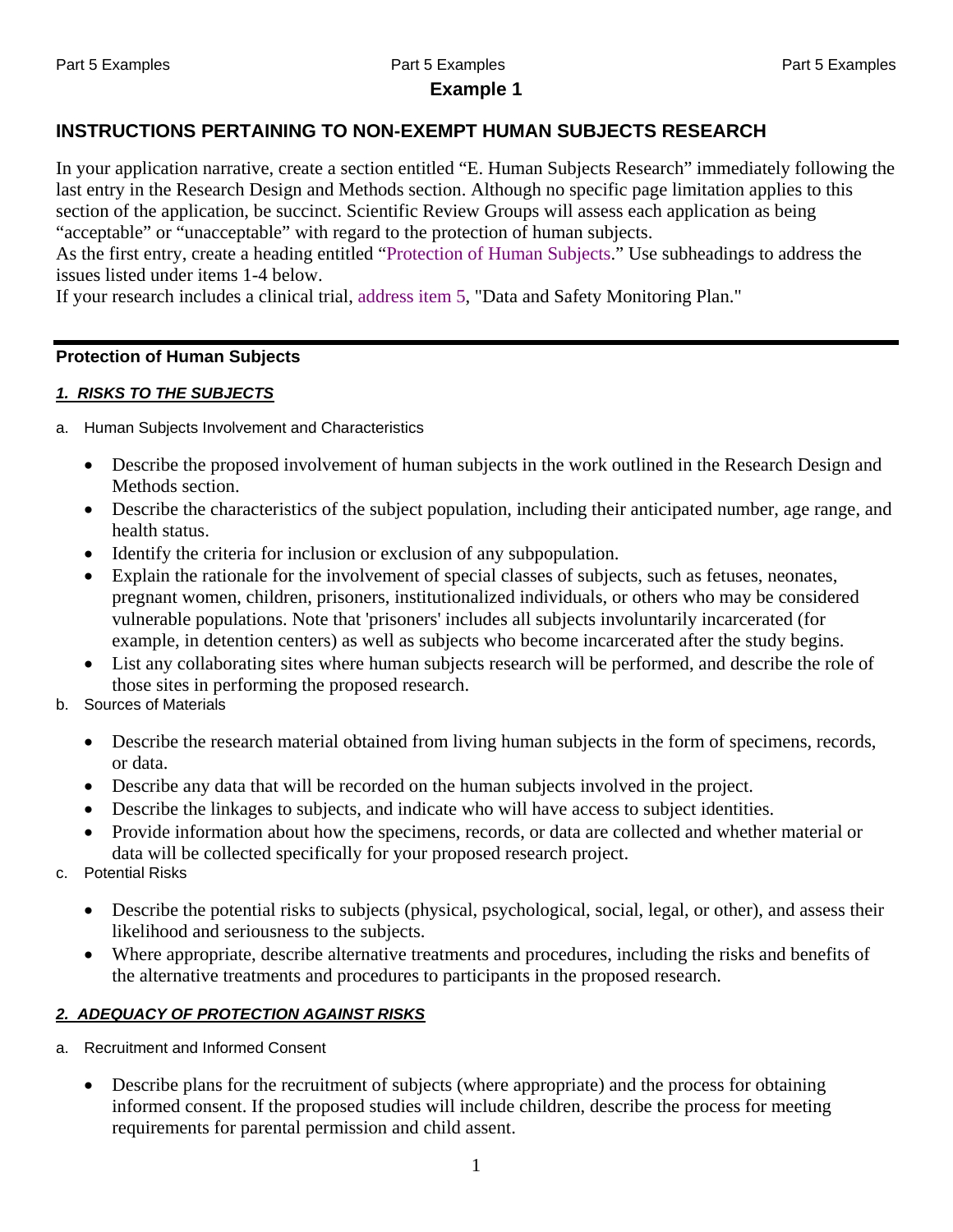- Include a description of the circumstances under which consent will be sought and obtained, who will seek it, the nature of the information to be provided to prospective subjects, and the method of documenting consent. Informed consent document(s) need not be submitted to the PHS agencies unless requested.
- b. Protection Against Risk
	- Describe planned procedures for protecting against or minimizing potential risks, including risks to confidentiality, and assess their likely effectiveness.
	- Where appropriate, discuss plans for ensuring necessary medical or professional intervention in the event of adverse effects to the subjects. Studies that involve clinical trials (biomedical and behavioral intervention studies) must include a description of the plan for data and safety monitoring of the research and adverse event reporting to ensure the safety of subjects.

### *3. POTENTIAL BENEFITS OF THE PROPOSED RESEARCH TO THE SUBJECTS AND OTHERS*

- Discuss the potential benefits of the research to the subjects and others.
- Discuss why the risks to subjects are reasonable in relation to the anticipated benefits to subjects and others.

### *4. IMPORTANCE OF THE KNOWLEDGE TO BE GAINED*

- Discuss the importance of the knowledge gained or to be gained as a result of the proposed research.
- Discuss why the risks to subjects are reasonable in relation to the importance of the knowledge that reasonably may be expected to result.

NOTE: Test articles (investigational new drugs, devices, or biologicals) including test articles that will be used for purposes or administered by routes that have not been approved for general use by the Food and Drug Administration (FDA) must be named. State whether the 30-day interval between submission of applicant certification to the FDA and its response has elapsed or has been waived and/or whether use of the test article has been withheld or restricted by the Food and Drug Administration, and/or the status of requests for an IND or IDE covering the proposed use of the test article in the research plan.

### *5. DATA AND SAFETY MONITORING PLAN*

- If your research includes a clinical trial, create a heading entitled "Data and Safety Monitoring Plan."
- Provide a general description of a monitoring plan that you plan to establish as the overall framework for data and safety monitoring. Describe the entity that will be responsible for monitoring and the process by which Adverse Events (AEs) will be reported to the Institutional Review Board (IRB), the funding I/C, the NIH Office of Biotechnology Activities (OBA), and the Food and Drug Administration (FDA) in accordance with Investigational New Drug (IND) or Investigational Device Exemption (IDE) regulations. Be succinct. Contact the FDA (<http://www.fda.gov/>) and also see the following websites for more information related to IND and IDE requirements:

[http://www.access.gpo.gov/nara/cfr/waisidx\\_01/21cfr312\\_01.html](http://www.access.gpo.gov/nara/cfr/waisidx_01/21cfr312_01.html) (IND) [http://www.access.gpo.gov/nara/cfr/waisidx\\_01/21cfr812\\_01.html](http://www.access.gpo.gov/nara/cfr/waisidx_01/21cfr812_01.html) (IDE)

• The frequency of monitoring will depend on potential risks, complexity, and the nature of the trial; therefore, a number of options for monitoring trials are available. These can include, but are not limited to, monitoring by a:

Principal Investigator (required)

Independent individual/Safety Officer

Designated medical monitor

Internal Committee or Board with explicit guidelines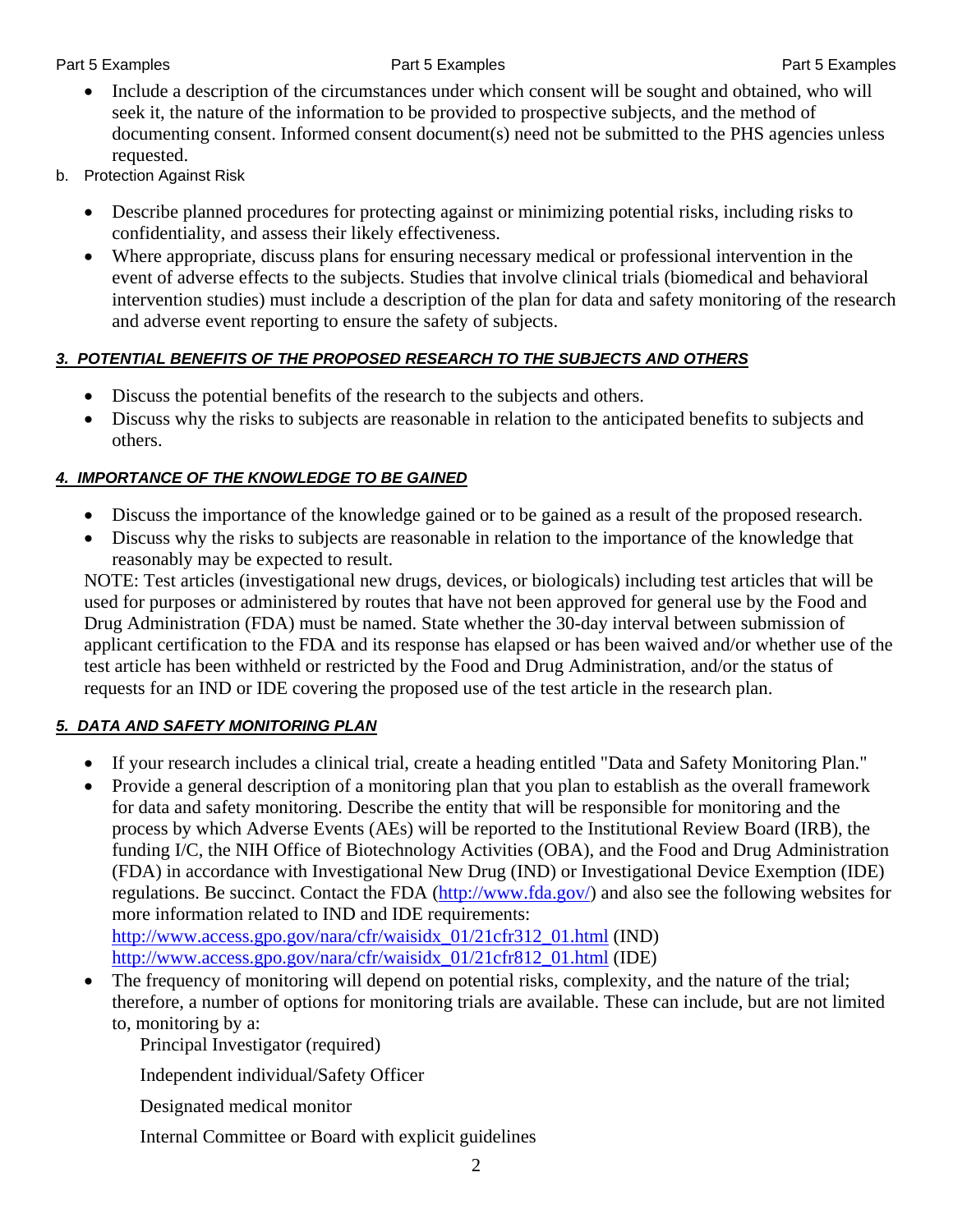Part 5 Examples **Part 5 Examples** Part 5 Examples **Part 5 Examples** Part 5 Examples

Data and Safety Monitoring Board (DSMB). NIH specifically requires the establishment of Data and Safety Monitoring Boards (DSMBs) for *multi-site* clinical trials involving interventions that entail potential *risk* to the participants, and generally for Phase III clinical trails. Although Phase I and Phase II clinical trials may also use DSMBs, smaller clinical trials may not require this oversight format, and alternative monitoring plans may be appropriate.

Institutional Review Board (IRB - required)

 A detailed Data and Safety Monitoring Plan must be submitted to the applicant's IRB and subsequently to the funding IC for approval prior to the accrual of human subjects ([http://grants.nih.gov/grants/guide/notice-files/NOT-OD-00-038.html\)](http://grants.nih.gov/grants/guide/notice-files/NOT-OD-00-038.html). For additional guidance on creating this Plan, see the above reference.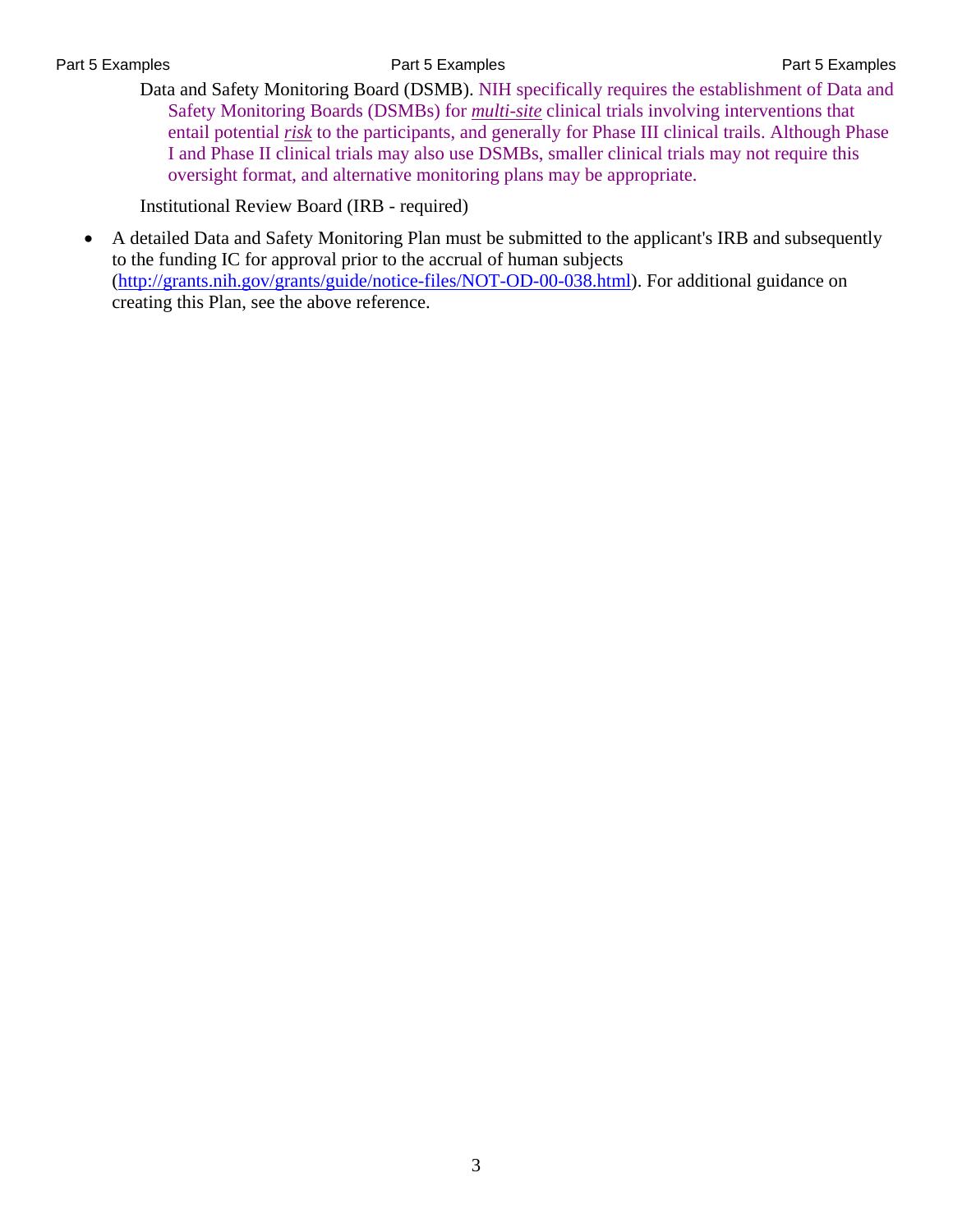#### **Example 2**

Principal Investigator/Program Director *(Last, first, middle):* Cattamanchi, Adithya

#### **BUDGET FOR ENTIRE PROPOSED PROJECT PERIOD DIRECT COSTS ONLY**

| <b>BUDGET CATEGORY</b><br><b>TOTALS</b>                                   |                   | <b>INITIAL BUDGET</b><br><b>PERIOD</b>                                                                                                                                                                                                                                                                                             | ADDITIONAL YEARS OF SUPPORT REQUESTED |           |           |           |  |
|---------------------------------------------------------------------------|-------------------|------------------------------------------------------------------------------------------------------------------------------------------------------------------------------------------------------------------------------------------------------------------------------------------------------------------------------------|---------------------------------------|-----------|-----------|-----------|--|
|                                                                           |                   | (from Form Page 4)                                                                                                                                                                                                                                                                                                                 | 2nd                                   | 3rd       | 4th       | 5th       |  |
| PERSONNEL: Salary and<br>fringe benefits. Applicant<br>organization only. |                   |                                                                                                                                                                                                                                                                                                                                    |                                       |           |           |           |  |
| CONSULTANT COSTS                                                          |                   |                                                                                                                                                                                                                                                                                                                                    |                                       |           |           |           |  |
| <b>EQUIPMENT</b>                                                          |                   |                                                                                                                                                                                                                                                                                                                                    |                                       |           |           |           |  |
| <b>SUPPLIES</b>                                                           |                   |                                                                                                                                                                                                                                                                                                                                    |                                       |           |           |           |  |
| <b>TRAVEL</b>                                                             |                   |                                                                                                                                                                                                                                                                                                                                    |                                       |           |           |           |  |
| <b>PATIENT</b><br>CARE<br>COSTS                                           | <b>INPATIENT</b>  |                                                                                                                                                                                                                                                                                                                                    |                                       |           |           |           |  |
|                                                                           | <b>OUTPATIENT</b> |                                                                                                                                                                                                                                                                                                                                    |                                       |           |           |           |  |
| <b>ALTERATIONS AND</b><br><b>RENOVATIONS</b>                              |                   |                                                                                                                                                                                                                                                                                                                                    |                                       |           |           |           |  |
| <b>OTHER EXPENSES</b>                                                     |                   |                                                                                                                                                                                                                                                                                                                                    |                                       |           |           |           |  |
| SUBTOTAL DIRECT COSTS                                                     |                   |                                                                                                                                                                                                                                                                                                                                    |                                       |           |           |           |  |
| CONSORTIUM/<br>CONTRACTUAL<br>COSTS                                       | <b>DIRECT</b>     |                                                                                                                                                                                                                                                                                                                                    |                                       |           |           |           |  |
|                                                                           | F&A               |                                                                                                                                                                                                                                                                                                                                    |                                       |           |           |           |  |
| <b>TOTAL DIRECT COSTS</b>                                                 |                   | \$112,750                                                                                                                                                                                                                                                                                                                          | \$112,750                             | \$112,750 | \$112,750 | \$112,750 |  |
|                                                                           |                   | TOTAL DIRECT COSTS FOR ENTIRE PROPOSED PROJECT PERIOD (Item 8a, Face Page)                                                                                                                                                                                                                                                         |                                       |           |           | \$563,750 |  |
| <b>SBIR/STTR Only</b><br><b>Fixed Fee Requested</b>                       |                   |                                                                                                                                                                                                                                                                                                                                    |                                       |           |           |           |  |
|                                                                           |                   | SBIR/STTR Only: Total Fixed Fee Requested for Entire Proposed Phase II Period<br>(Add Total Fixed Fee amount to "Total direct costs for entire proposed project period" above and Total F&A/indirect costs<br>from Checklist Form Page, and enter these as "Costs Requested for Proposed Period of Support on Face Page, Item 8b.) |                                       |           |           | \$        |  |

JUSTIFICATION. Follow the budget justification instructions exactly. Use continuation pages as needed.

Pursuant to University of California policy, salaries in the initial budget are based on current published UC salary scales and include University mandated range adjustments and merit increases scheduled to occur before the proposed project start date. Merit increases for faculty, other academic appointments and staff on step-based pay plans are included at the time they are due according to UC guidelines for normal length of time at each step.

Fringe Benefit rates effective July 1, 2007 through June 30, 2009:

Academic Personnel increase from 17.0% to 20.0%. Staff personnel-career increase from 22.0% to 25.0%

Effective July 1, 2009 and thereafter: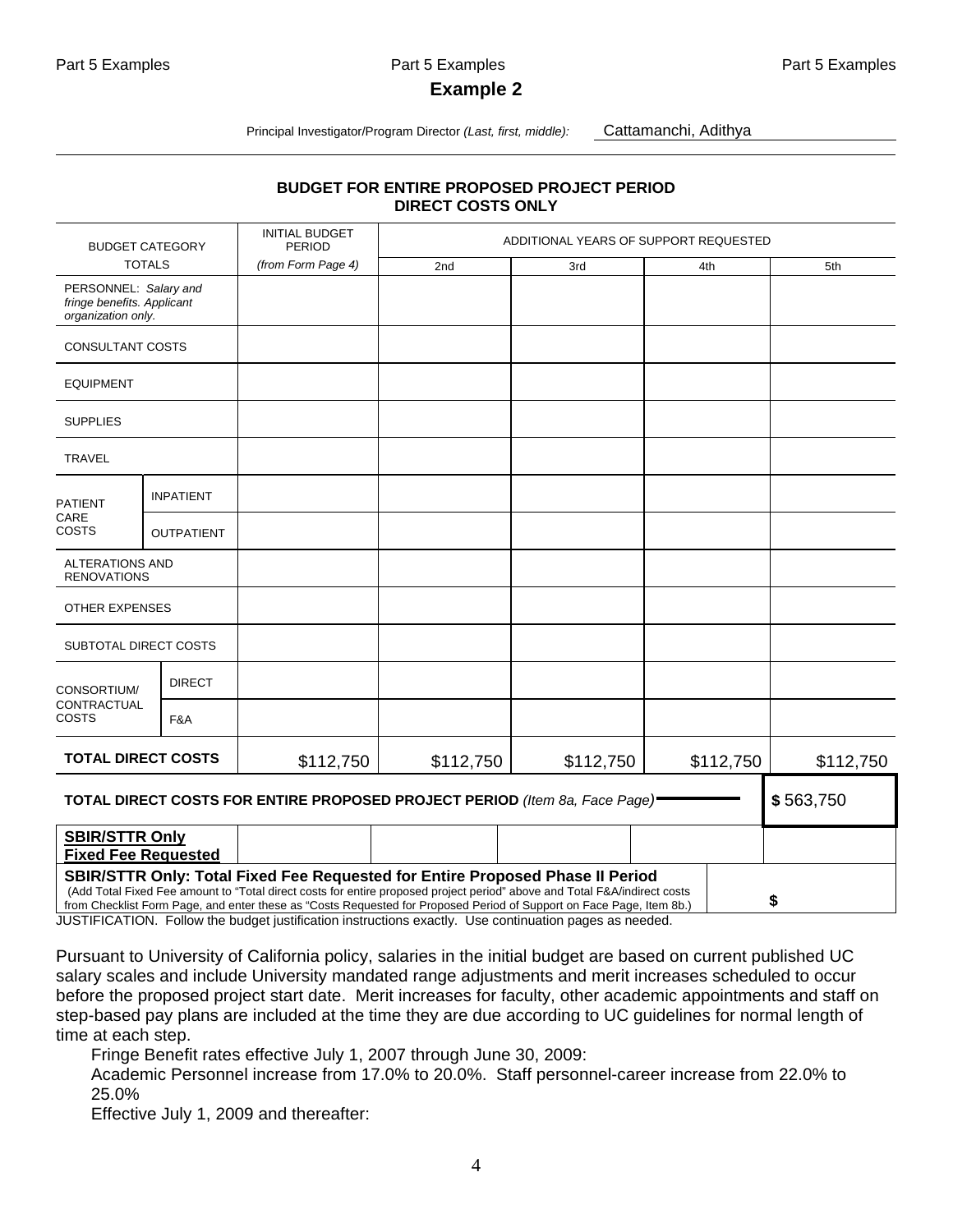Academic Personnel increase from 20.0% to 22.0%. Staff personnel-career increase from 25.0% to 27.0%

A Mentored Patient-Oriented Research Career Development Award (K23) can include up to \$75,000/year in salary support +fringe benefits for the candidate, plus \$25,000/year for other expenses. Per PHS 398 instructions for K awards, we include only a narrative justification for major budget items (other than personnel) that are requested for the conduct of the proposed research, and no specific costs for items or categories are shown.

#### **A. Personnel:**

**1. Adithya Cattamanchi, MD** (Candidate, 90% effort in Year 1 (10.8 cal mos) and 80% effort in Years 2 - 5 (9.6 cal mos): Funds are requested in the amount of \$75,000/year in salary support plus fringe benefits for Dr. Cattamanchi.

**2. Philip Hopewell, MD** (Sponsor and Primary Mentor): Dr Hopewell is a Professor of Medicine at UCSF. He is an attending physician in the Department of Medicine at San Francisco General Hospital (SFGH) and a member of the Division of Pulmonary and Critical Care Medicine. Dr. Hopewell will serve as sponsor and primary mentor for Dr. Cattamanchi. Dr. Hopewell is an internationally recognized expert in the molecular epidemiology of tuberculosis and in HIV-associated pulmonary diseases, and he has mentored numerous highly successful patient-oriented clinical researchers. Dr. Hopewell will provide primary supervision of the studies proposed herein and will also provide career mentoring and guidance. Dr. Hopewell will provide effort as needed, without salary.

**3. Laurence Huang, MD, MAS** (Co-Mentor): Dr. Huang is a Professor of Medicine at UCSF. He is an attending physician in the Department of Medicine at SFGH where he holds dual appointments in the Division of Pulmonary and Critical Care Medicine and the HIV/AIDS Division and where he is Chief of the HIV/AIDS Chest Clinic. Dr. Huang is an internationally recognized expert in HIV-associated pulmonary diseases. He is the principal investigator of the IHOP study, the parent study for this proposal, and has been involved in the design of this proposal. Drs. Huang and Cattamanchi will continue their already established weekly meetings to discuss patient recruitment, patient enrollment, and retention of study subjects in the IHOP cohort. In addition, Dr. Huang will review study protocols and data collection instruments specific to this proposal. Dr. Huang will provide effort as needed, without salary.

**4. Dennis Osmond, PhD** (Co-Mentor): Dr. Osmond is a Professor Emeritus of Epidemiology and Biostatistics at UCSF. Dr. Osmond has a proven track record of highly successful patient-oriented clinical research studies and has mentored several highly successful patient-oriented clinical researchers. Dr. Osmond. Dr. Osmond has guided Dr. Cattamanchi in the design of this research proposal and will continue to serve as a resource for epidemiologic methods, data management, and data analysis. Dr. Osmond will provide effort as needed, without salary.

**5. Huyen Cao, PhD** (Co-Mentor): Dr. Cao is an Assistant Professor of Medicine at UCSF. She is also the Director of Cellular Immunology at the California Department of Public Health and Director of the HIV Vaccine Trial Network Central Immunology Laboratory. Dr. Cao's expertise was critical in selecting and field-testing the T-SPOT.TB assay in Kampala. She will continue to provide technical expertise to troubleshoot problems with processing and testing of clinical samples from the proposed study. Dr. Cao will also assist with data interpretation and manuscript preparation. Lastly, in her capacity as an immunological collaborator for the IHOP study, Dr. Cao will be responsible for supervising the proposed laboratory training. Dr. Cao will provide effort as needed, without salary.

**6. David Lewinsohn, MD, PhD:** Dr. Lewinsohn is an Associate Professor, Pulmonary and Critical Care Medicine and an Adjunct Associate Professor of Molecular Biology and Immunology at the Oregon Health Sciences University. Dr Lewinsohn is uniquely qualified to serve as a scientific advisor for this proposal due to his expertise in applied TB immunology and extensive experience with ELISPOT technology. Dr. Lewinsohn will provide a structured tutorial on current concepts in TB immunology focused on important and sophisticated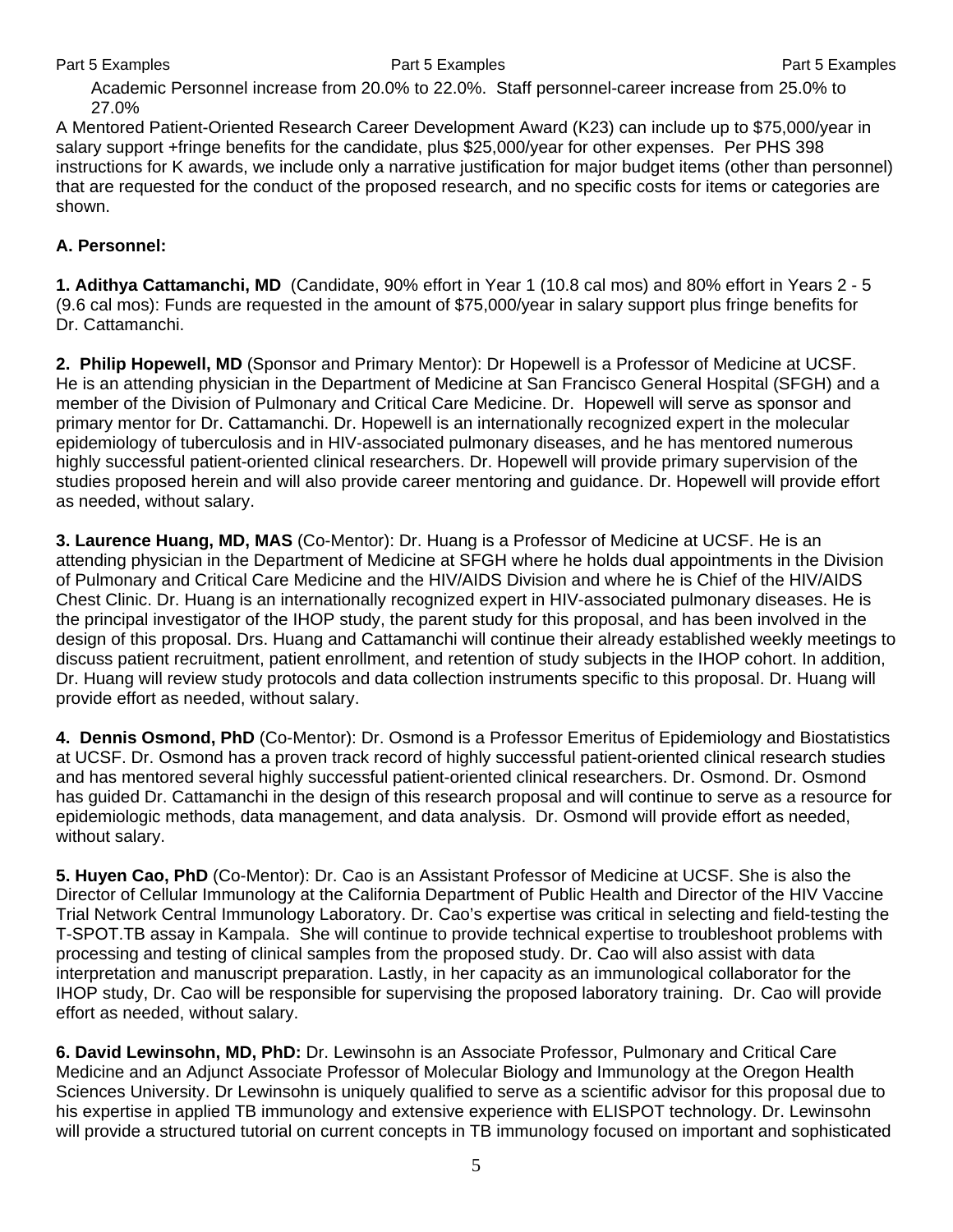Part 5 Examples **Part 5 Examples** Part 5 Examples **Part 5 Examples** Part 5 Examples

data-management. During the planned laboratory training in Year 3, his expertise in M. TB immunology will be tapped to review experimental data and to plan additional studies. Dr. Lewinsohn will provide effort as needed, without salary.

**7. Moses Kamya, M.Med, MPH:** Dr. Kamya is a key person in AIDS care at Mulago hospital and a founding member of the Infectious Diseases Institute, a major public-private partnership established by physician scientists from Uganda and North America with the support of Pfizer Inc. Dr. Kamya will serve as an on-site mentor when I am in Kampala and we will meet at least weekly. His expertise and experience in clinical research will be heavily relied upon during the implementation phase of the study. He will provide specific guidance around regulatory and ethical issues and management of the study team. Dr. Kamya will provide effort as needed, without salary.

**8. James G. Kahn, MD, MPH:** Dr. Kahn is a Professor of Clinical Epidemiology at UCSF. His work focuses on the use of cost-effectiveness analysis to inform decision-making in public health and medicine. He has developed computer models to assess the health and economic outcomes of HIV prevention (particularly in injecting drug users) and care (including the effects of expanded health insurance). He also assesses strategies for family planning (contraception and abortion) and sexually transmitted disease control, as well as other medical interventions. Dr. Kahn will provide mentorship for learning how to perform cost-effectiveness analyses of new diagnostics. Dr. Kahn will provide effort as needed, without salary.

#### **B. Other Expenses:**

**1. Equipment –** A laptop computer will be purchased for use by Dr. Cattamanchi in coursework, data management, data analysis, and manuscript preparation. An additional desktop computer will be purchased and shipped to Uganda for data entry purposes. Licenses will be purchased for data analysis software (Stata Version 10, Stat Transfer, etc.) needed for the proposed research.

#### **2. Supplies –**

a. Specimen collection materials - 50 ml conical tubes, N95 respirator masks, 0.9% normal saline, cell preparation tubes, paper towels

b. Specimen processing materials – 50 ml conical tubes, 15 ml conical tubes, 70 micron nylon mesh filters, diethiothreitol (mucolyse), AIM V culture medium, RPMI culture medium

c. Specimen storage materials – cryovials, cryovial boxes

d. Reagents/Supplies for Laboratory training – Luminex cytokine assay kits, monoclonal antibodies (for immunophenotyping)

### **3. Travel –**

a. Travel to Kampala – Dr. Cattamanchi will make 4 trips per year in Years 1-2 and 4 additional trips in Years 3-5 to implement the proposed study, develop experience with patient enrollment, and to plan a future R01 grant. The expenses for each trip include airfare and lodging.

b. Travel to OHSU – Dr. Cattamanchi will make 4 trips to Portland Oregon in Year 3 to meet with Dr. David Lewinsohn for laboratory training. The expenses for each trip include airfare and lodging.

c. Travel to Conferences – Dr. Cattamanchi will attend at 1-2 conferences per year. The expenses for each conference include airfare and lodging.

#### **4. Coursework –**

a. Master's Degree in Clinical Research – This is 2-year degree offered by the UCSF Department of Epidemiology and Biostatistics.

b. Immunology Coursework – Dr. Cattamanchi will take two separate week-long courses offered by the American Association of Immunologists.

c. WHO TB Consultant Courses – Dr. Cattamanchi will take two separate week-long courses typically offered in a developing country setting.

#### **5. Other Expenses –**: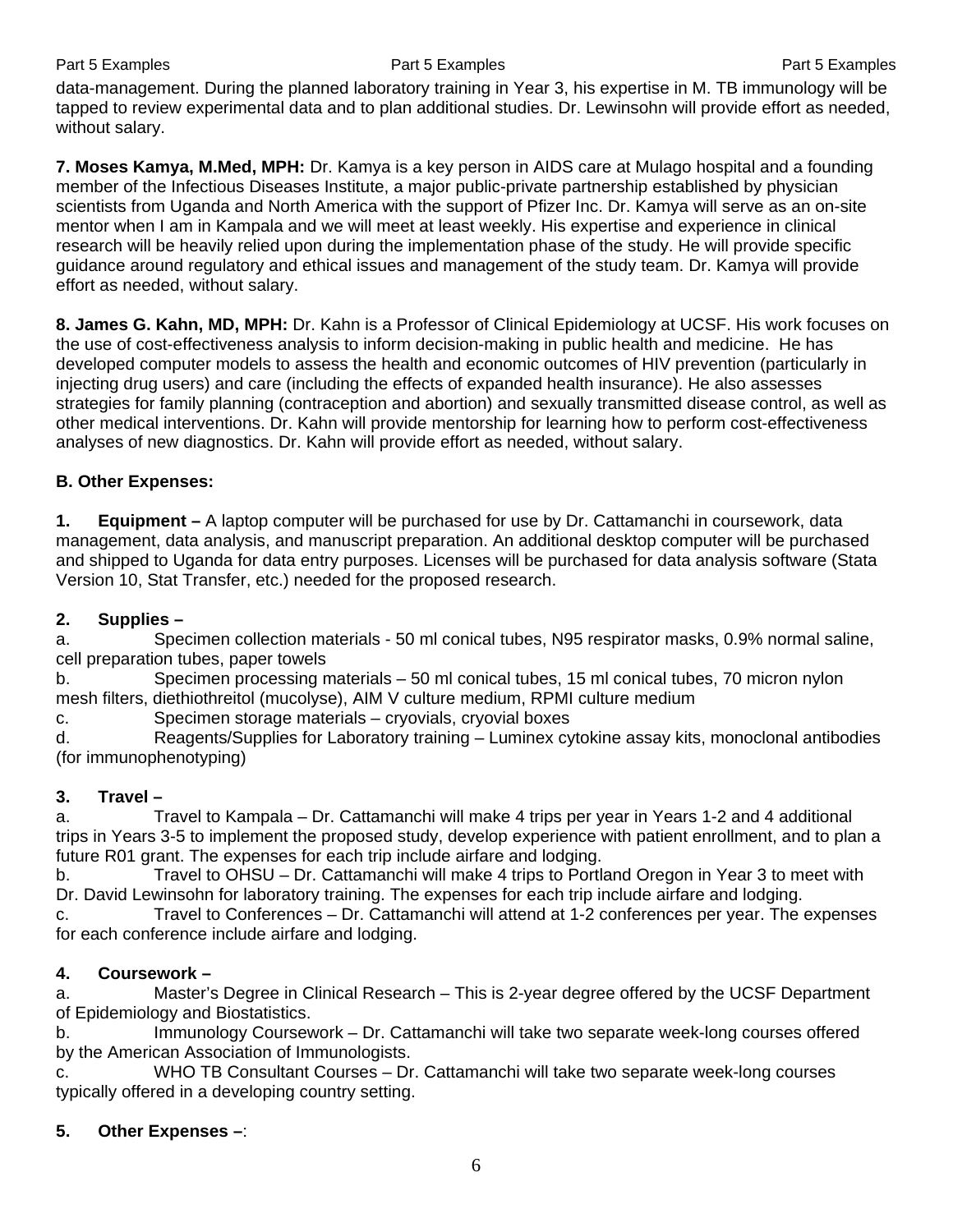a. Specimen Shipping – Specimens will be shipped frozen in batches from Kampala to UCSF every 4 months during Years 1-3.

b. Bank Charges – Monthly charges to handle international wire transfers for MU-UCSF subcontract expenses (see below).

- **6. MU-UCSF sub-contract:** A sub contract with MU-UCSF Research Collaboration will be established to handle the following expenses in Kampala, Uganda.
	- a. Personnel A part time (50%) laboratory technician and part time (50%) data entry person will be hired.
	- b. Patient care costs Patient care costs will be covered by the IHOP study. We will pay for daily transport of patient specimens to the JCRC laboratory for T-SPOT.TB testing.
	- c. UNCST certification Annual certification to conduct patient related research in Uganda is required by the Uganda National Council of Science and Technology.
	- d. Indirect costs 8% indirect costs are assessed on all MU-UCSF sub-contracts. In exchange for this fee, administrative services including accounting, purchasing, telephone/fax and photocopying services are provided.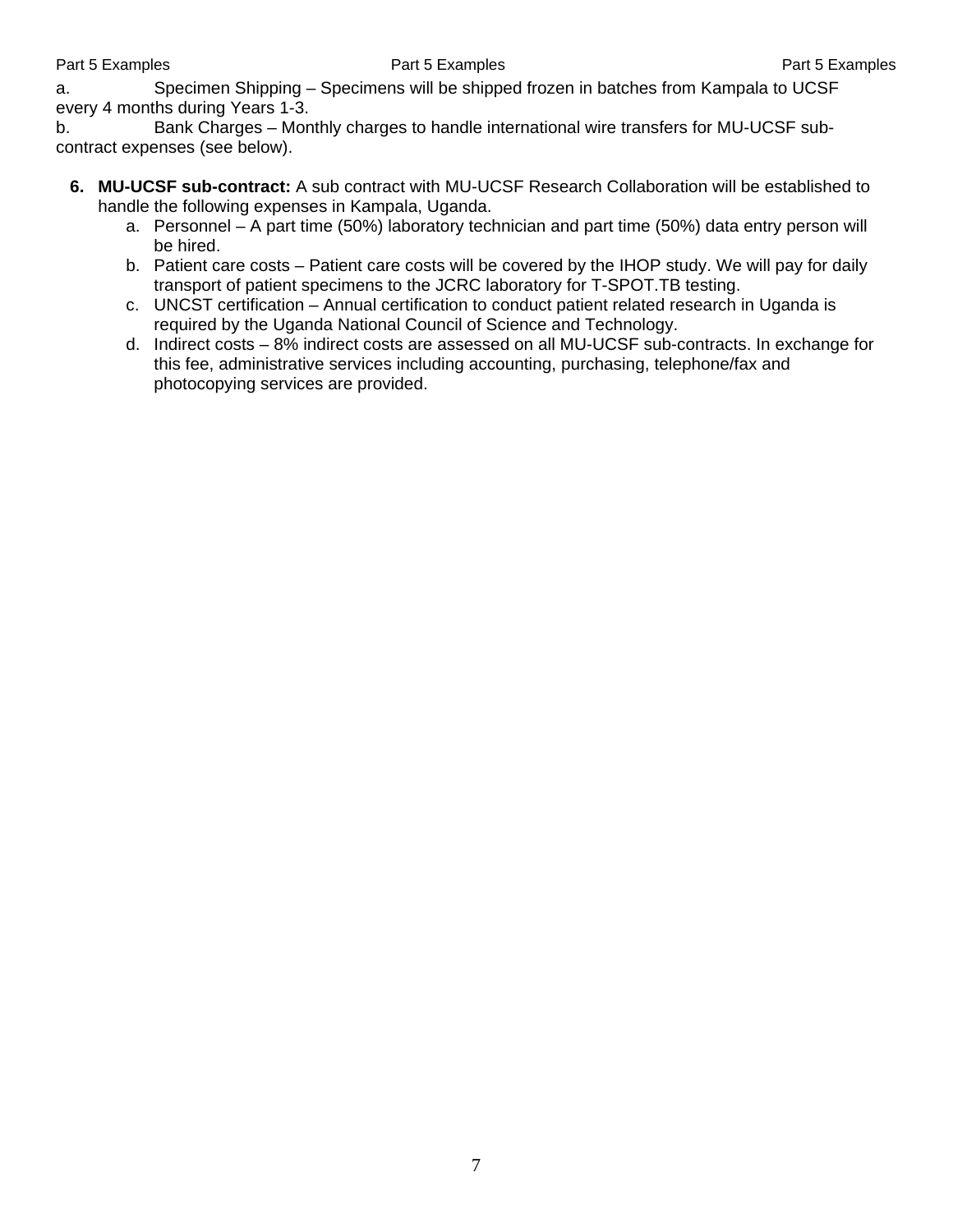#### **Example 3**

#### **PERSONAL STATEMENT**

Dr. DuBois is an Assistant Professor of Pediatrics at UCSF School of Medicine, and he is the principal investigator for this proposed career development award. Dr. DuBois is developing a research program focused on developmental therapeutics and novel biomarkers in pediatric solid tumors, with an emphasis on Ewing sarcoma. During his fellowship at Dana-Farber and Children's Hospital Boston, he gained both practical and didactic training in the conduct of early phase clinical trials in children. He has continued that training as a junior faculty member at UCSF, taking advantage of the opportunities afforded by the UCSF CTSI KL2 program. During this same time, Dr. DuBois developed a novel flow cytometry-based approach for detecting rare Ewing sarcoma cells in the bone marrow. He successfully obtained foundation grants to develop this assay and then test the assay in a pilot study. With the preliminary data generated from those studies, he now plans to evaluate bone marrow micrometastatic disease at diagnosis and over time, which is the focus of this K23 award. This award will enable him to obtain the additional training needed to solidify his background in flow cytometry and biomarker development.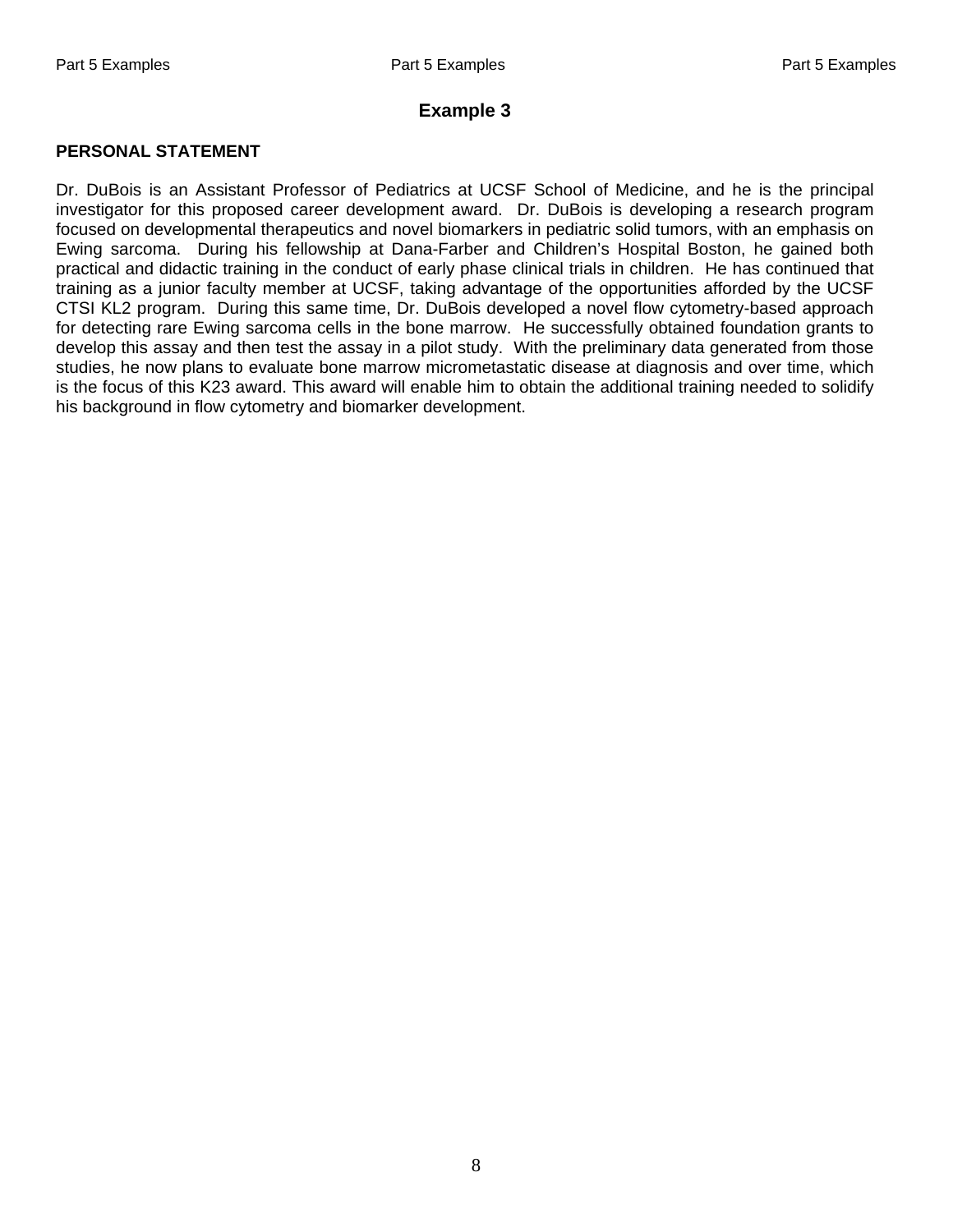# Part 5 Examples **Part 5 Examples** Part 5 Examples **Part 5 Examples** Part 5 Examples

#### **Example 4**

#### **Facilities and Other Resources**

The University of California, San Francisco (UCSF) is one of the preeminent health sciences universities in the country. As a recipient of an NIH Clinical and Translational Science Award, UCSF has a well-developed network of core laboratory resources available to investigators across the university. Dr. DuBois will conduct his research in the UCSF Core Flow Cytometry Laboratory. Additional laboratory resources are available to support future directions that follow from the proposed research. Potentially relevant other resources include: the UCSF Core Tissue Culture Laboratory; the UCSF Cancer Center Preclinical Therapeutics Core Laboratory; and the Genomics Core Laboratory. Each of these facilities is equipped with state of the art equipment.

Dr. DuBois will utilize his private office to complete his work. This office is adjacent to the UCSF CTSI Pediatric Clinical Research Center, allowing Dr. DuBois to be immediately available to meet with subjects participating in his research studies. Dr. DuBois has access to a research nurse practitioner and to a team of clinical research assistants, including one focused exclusively on his research studies.

The UCST CTSI also provides biostatistical resources. Dr. DuBois will have the ability to consult with a PhDlevel biostatistician to plan his studies. He will also be able to utilize the UCSF CTSI biostatisticians to execute his planned analyses.

#### **Equipment**

The UCSF Core Flow Cytometry Laboratory utilizes state of the art flow cytometers. Most of the proposed flow cytometry studies will be performed either on the LSRII flow cytometer or FACS Aria flow cytometer, both from BD Biosciences. The laboratory also includes computer hardware, FlowJo software (Treehouse), and computational support to handle the large amounts of data collected as part of flow cytometry experiments. Standard equipment for tissue culture, isolation of mononuclear cells, and antibody staining for flow cytometry are available.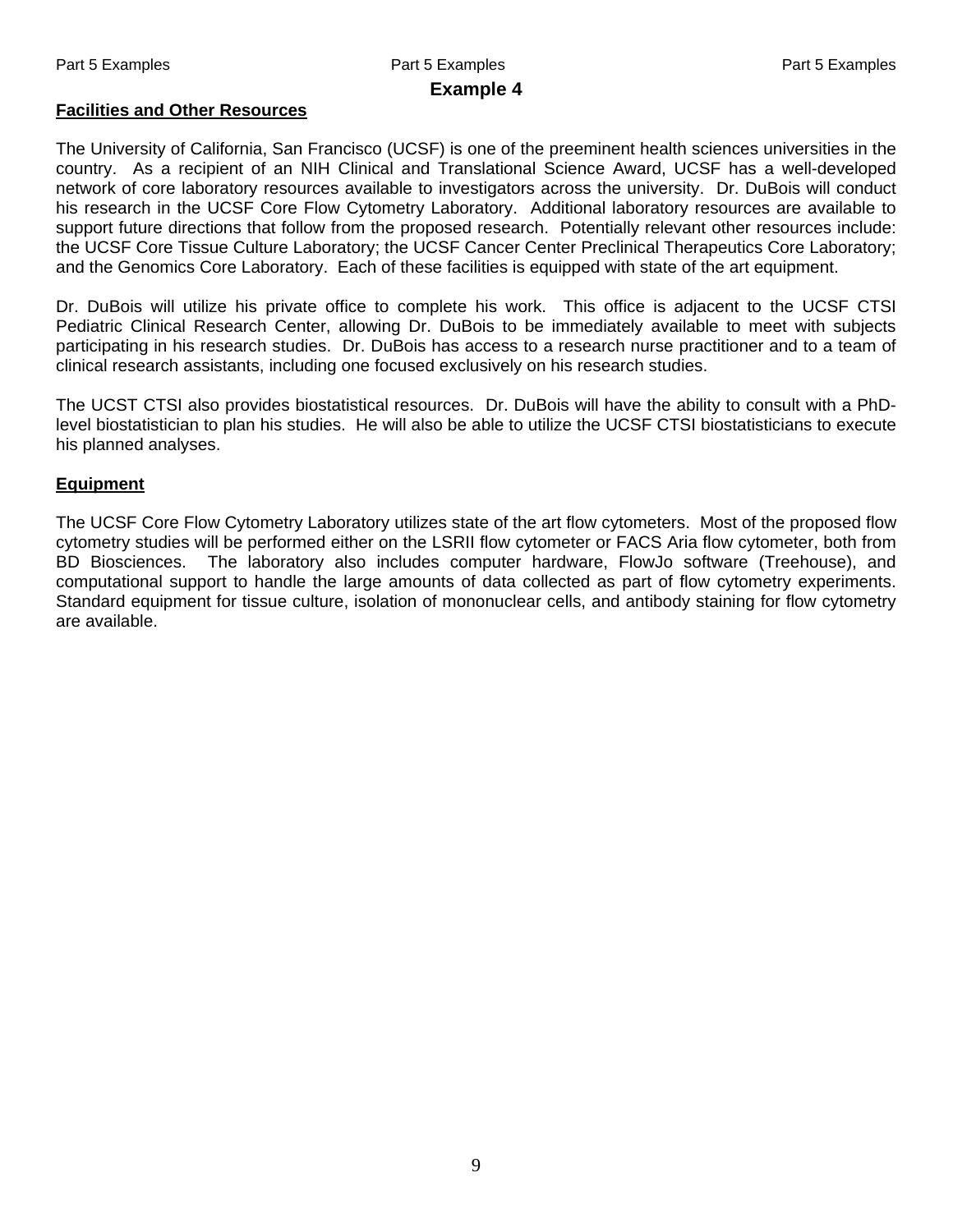### Part 5 Examples **Part 5 Examples** Part 5 Examples **Part 5 Examples** Part 5 Examples **Example 5**

#### **Abstract**

This is an application for a K23 award for Dr. Neera Gupta, a pediatric gastroenterologist at the University of California, San Francisco. Dr. Gupta is establishing herself as a young investigator in patientoriented clinical research of pediatric inflammatory bowel disease. This K23 award will provide Dr. Gupta with the support necessary to accomplish the following goals: (1) to become expert at patient-oriented clinical research in pediatric Crohn's disease; (2) to conduct clinical investigations of endocrinologic aspects of growth in pediatric patients with IBD; (3) to implement advanced biostatistical methods in clinical studies; (4) to develop and maintain a relational database containing data from multiple sites; and (5) to develop an independent clinical research career. To achieve these goals, Dr. Gupta has assembled a mentoring team comprised of a primary mentor, Dr. Melvin Heyman, Director of the Training Program in Pediatric Gastroenterology at UCSF, who conducts clinical investigations in pediatric IBD, and three co-mentors: Dr. Robert Lustig, an endocrinologist who focuses on hypothalamic function and its regulation of growth and energy balance; Dr. Eric Vittinghoff, and expert in study design and current state-of-the-art biostatistical analysis; and Dr. Michael Kohn, who has expertise in database development and management.

 Growth impairment is a well-recognized complication of Crohn's disease. Dr. Gupta's research will focus on the relative influence of gender and age at disease presentation and diagnosis on height and growth velocity z scores in newly diagnosed pediatric patients with Crohn's disease (**Aim 1**) and the relative effects of gender, pubertal development (Tanner stage) and disease activity on growth hormone/insulin-like growth factor I levels and height z scores in pediatric patients with Crohn's disease (**Aim 2**). In Aim 1, Dr. Gupta will use the existing infrastructure of the Pediatric IBD Consortium (composed of centers in 6 geographically distinct US regions) to enroll and follow 200 newly-diagnosed pediatric patients with Crohn's disease to determine the independent effects of gender and age at disease presentation and diagnosis on growth. In Aim 2, Dr. Gupta will conduct a single-center cross-sectional pilot study to generate preliminary data on the effects of gender, pubertal status, and disease severity on growth in children with Crohn's disease. Both studies will utilize advanced multivariate statistical analyses. This research will form the basis for a multicenter longitudinal study in newly diagnosed childhood Crohn's disease, to be proposed in an R01 grant application before the end of the K award.

**Project Narrative/Public health relevance:** Improved understanding of the etiology and gender-associated differences in growth impairment in pediatric patients with Crohn's disease is critical to effective medical management and may clarify the underlying mechanisms for gender differences in this chronic disorder.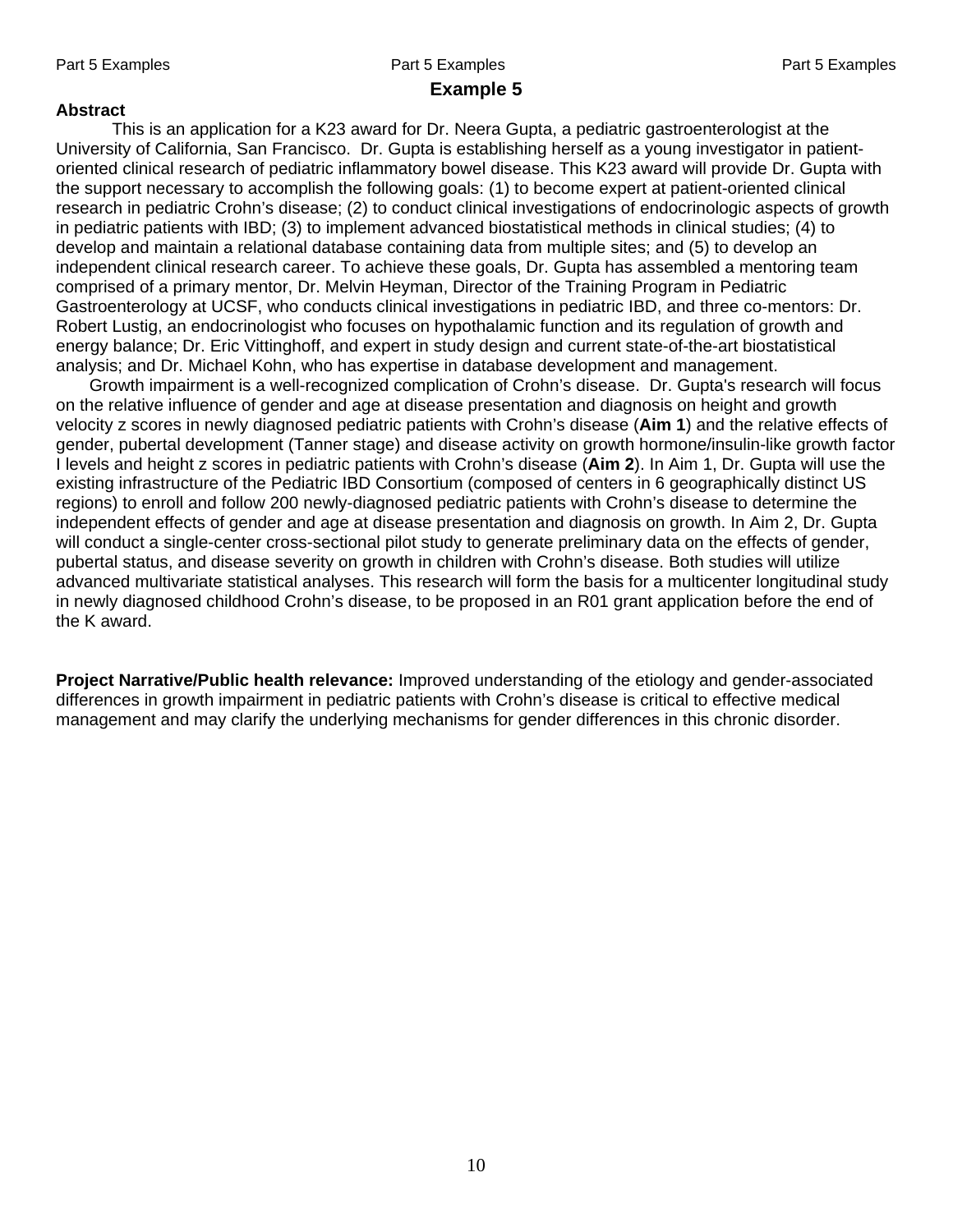January 22, 2010

Center for Scientific Review National Institutes of Health Suite 1040 6701 Rockledge Drive MSC 7710 Bethesda, MD 20892-7710

Re: Assignment of "Bone Marrow Micrometastatic Disease in Ewing Sarcoma"

Dear Sir or Madam:

Enclosed is a grant application for a Mentored Patient-Oriented Research Career Development Award (K23), which is being submitted in response to **PA-09-043**.

My long-term research goal is to improve the outcome for children and young adults with solid tumors, particularly Ewing sarcoma. Therefore, I am requesting assignment of this grant application to the **National Cancer Institute**.

My letters of reference are from:

Holcombe Grier, MD Professor of Pediatrics Harvard Medical

Stephen Lessnick, MD, PhD Associate Professor of Pediatrics University of Utah

Neyssa Marina, MD Professor of Pediatrics Stanford University School of Medicine

Should you have any questions, I can be reached at (415) 476-4764 or by email at duboiss@peds.ucsf.edu.

Sincerely,

Steven DuBois, MD Assistant Professor of Pediatrics University of California, San Francisco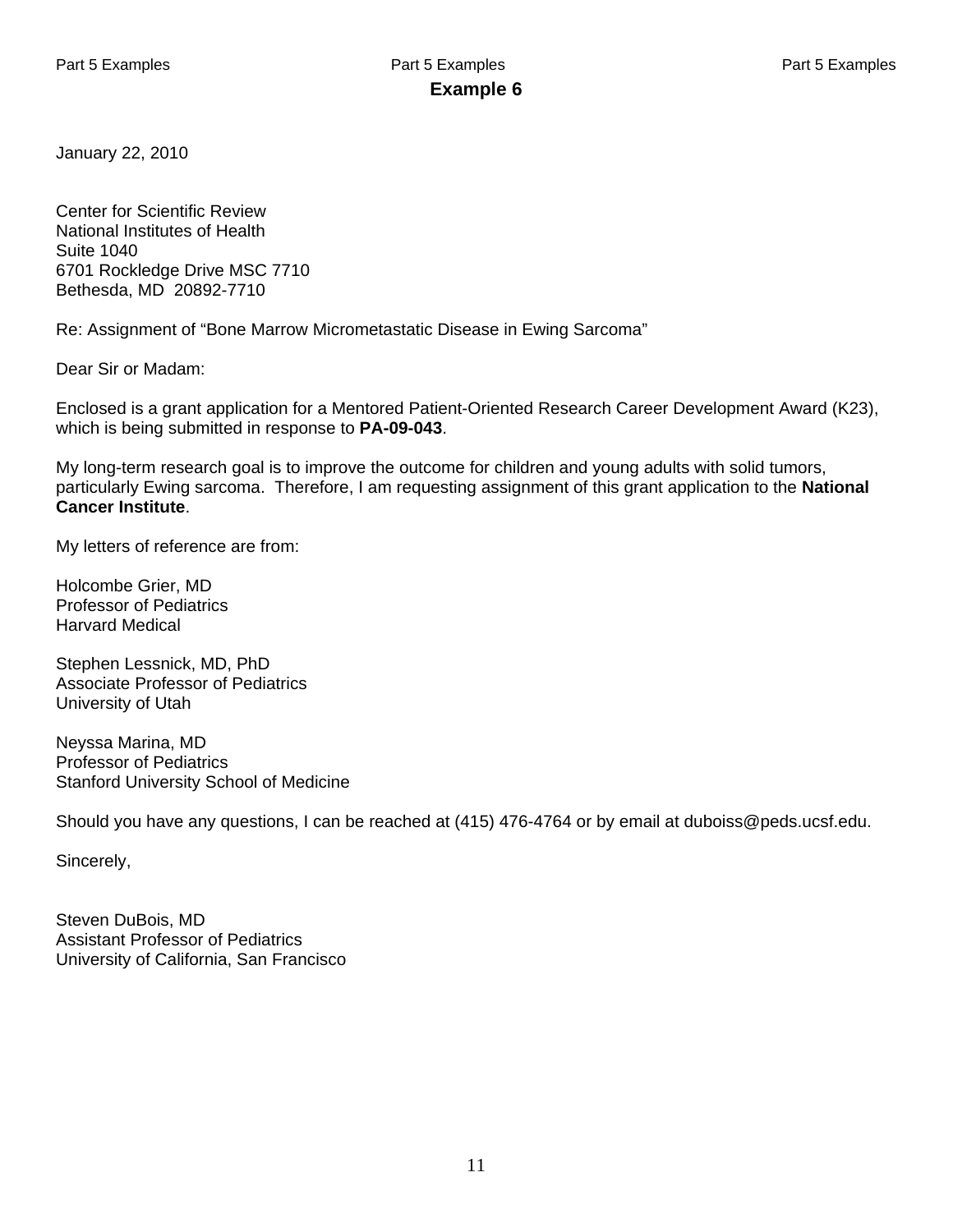## **Example 7**

| Investigator:<br><b>Funding Agency:</b><br>Title:<br><b>Type of Grant:</b><br>RSA:<br>Due dates:<br>Agency:<br>C&G: | <b>NIA</b> | Wendy Katzman, PT, DPTSc<br>Hyperkyphosis, Physical Frailty, and Adverse Outcomes<br>K23 (PA-09-043)<br><b>Research Support Analyst</b><br>February 12, 2010<br>February 8, 2010                                                                                                                                                                                                                                                                                                                                                      |
|---------------------------------------------------------------------------------------------------------------------|------------|---------------------------------------------------------------------------------------------------------------------------------------------------------------------------------------------------------------------------------------------------------------------------------------------------------------------------------------------------------------------------------------------------------------------------------------------------------------------------------------------------------------------------------------|
| <b>Whose Task</b>                                                                                                   | Done?      | <b>UCSF forms</b>                                                                                                                                                                                                                                                                                                                                                                                                                                                                                                                     |
| <u>RSA</u><br><u>RSA</u><br><b>RSA</b><br><u>RSA</u>                                                                |            | 1. UCSF OSR approval form<br>2. Financial disclosure UCSF key personnel only<br>Declaration: PI's list of participants who must file disclosures<br>a.<br>3. Human subjects protection training certification letter (optional)<br>4. Investigator human subjects training certifications (optional)<br>Wendy Katzman, PT, DPTSc (Candidate)<br>Deborah Grady, MD (Sponsor and Primary Mentor)<br>Kenneth Covinsky, MD (Co-Mentor)<br>Dennis Black, PhD (Co-Mentor)                                                                   |
| <b>RSA/WK</b>                                                                                                       |            | Detailed budget and budget justification<br>5.                                                                                                                                                                                                                                                                                                                                                                                                                                                                                        |
|                                                                                                                     |            | NIH grant forms (SF 424 and PHS 398)                                                                                                                                                                                                                                                                                                                                                                                                                                                                                                  |
| <b>RSA</b><br><u>RSA</u><br><u>RSA</u><br><b>RSA</b><br>WK/TM<br>WK/TM<br>WK/TM<br>WK/TM<br><u>RSA</u>              |            | 1. Face page<br>2. Table of contents<br>3. Research and Related Project/Performance Site Location(s)<br>4. Research and Related Project/Other Project Information<br>5. Project Summary/Abstract<br>6. Public Health Relevance Statement<br>7. Facilities & Other Resources<br>8. Equipment<br>9. Biographical sketches<br>Wendy Katzman, PT, DPTSc (Candidate)<br>Deborah Grady, MD (Sponsor and Primary Mentor)<br>Kenneth Covinsky, MD (Co-Mentor)<br>Dennis Black, PhD (Co-Mentor)<br>Deborah Kado, MD (Scientific Advisor; UCLA) |
| <u>RSA</u>                                                                                                          |            | 10. Additional Current and Pending Support (Mentors only)<br>Deborah Grady, MD (Sponsor and Primary Mentor)<br>Kenneth Covinsky, MD (Co-Mentor)<br>Dennis Black, PhD (Co-Mentor)                                                                                                                                                                                                                                                                                                                                                      |
| <b>RSA/WK</b><br><u>WK/TM</u><br><u>WK/TM</u>                                                                       |            | 11. PHS 398 Specific Modular Budget<br>12. K Award Training and Research Plan (Sections 2 – 22)<br>13. Letters from Mentors and Advisors<br>Deborah Grady, MD (Sponsor and Primary Mentor)<br>Kenneth Covinsky, MD (Co-Mentor)<br>Dennis Black, PhD (Co-Mentor)<br>Deborah Kado, MD (Scientific Advisor; UCLA)<br>14. Letter of Institutional Commitment<br>15. Letters of Reference<br>Jeanette Brown, MD                                                                                                                            |